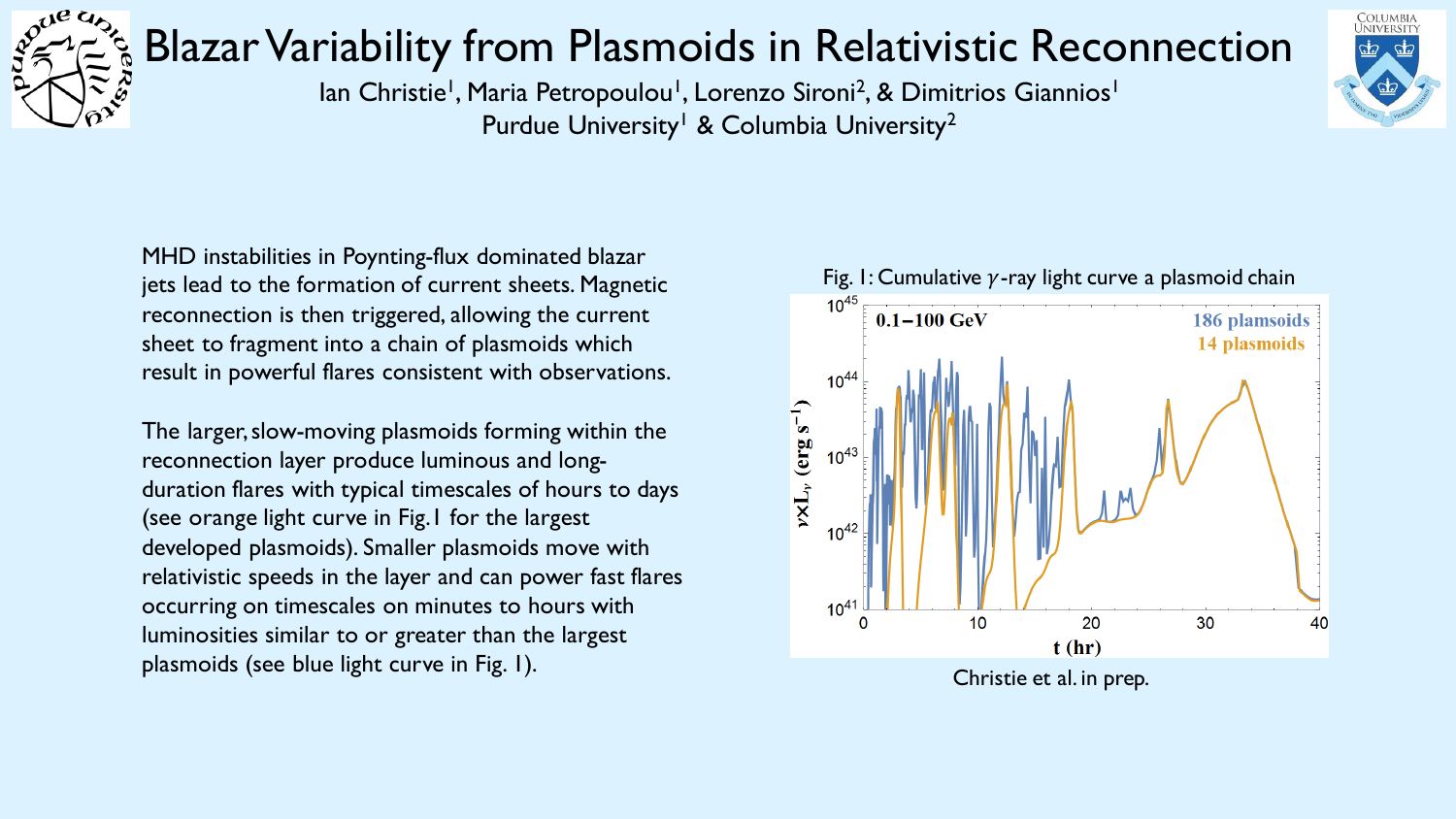

## **Motivation**



- Powerful blazar flares with short (i.e. several minutes to hours) variability timescales, as shown in Fig. 2, pose tight constraints on blazar emission models [1,2,3].
- The variable emission is often associated with blobs, containing relativistic particles and magnetic fields, located within the blazar jet and characterized by large Doppler boosting [4,6]. **However, these models do not explain the origin of the blobs.**
- The production of quasi-spherical blobs, denoted as *plasmoids*, through relativistic magnetic reconnection has been studied extensively with 2D particle-in-cell (PIC) simulations [8,9]. **The plasmoid chain can accurately account for several requirements in emission models** [5,7].



Fig. 2:  $\gamma$ -ray light curves of 3C 279 observed by *Fermi*-LAT [1].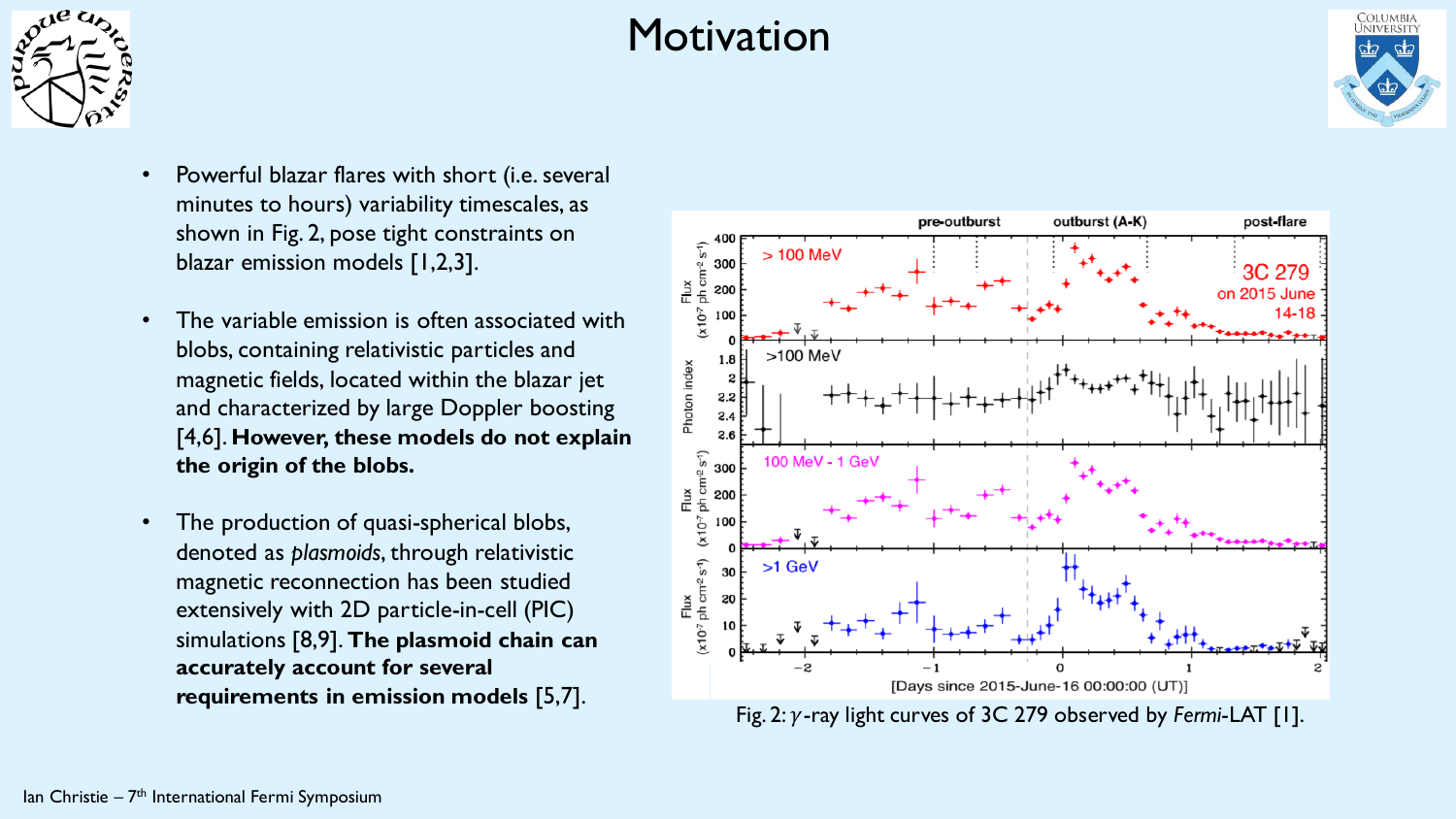

## Development



- By coupling our model with 2D PIC simulations, we can accurately track the evolution of individual plasmoids and the plasmoid chain within the reconnection layer (see Fig. 3) [8,9].
- In addition to PIC results, we have developed a radiative transfer model to capture the proper cooling of electron-positron pairs within each plasmoid while taking into account:
	- Synchrotron
	- ii. Inverse (External) Compton
	- iii. Pair production
	- iv. Absorption & photon escape



Fig. 3: 2D PIC simulation snapshots of number density within reconnection layer [9].